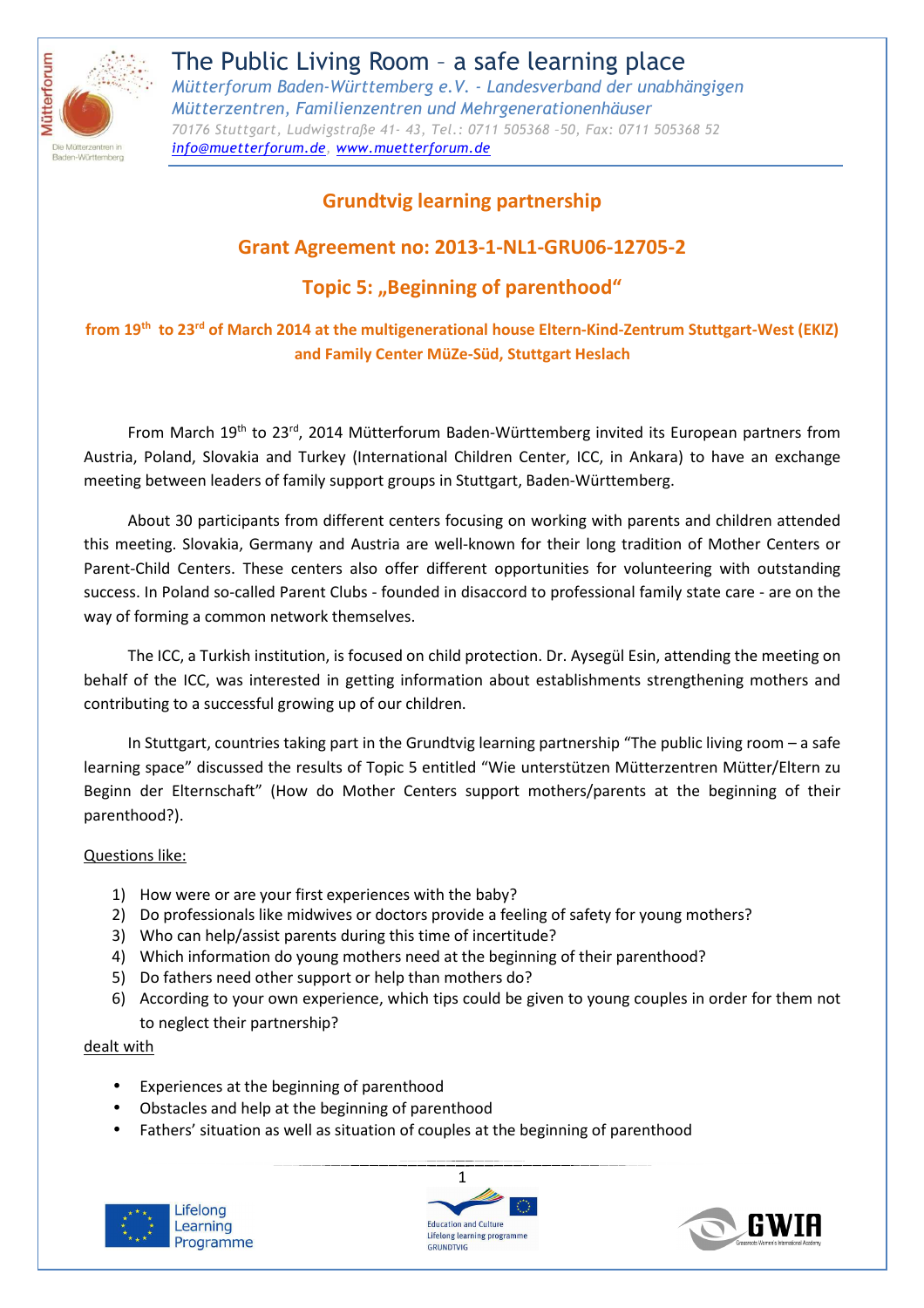

 These topics were about parental experiences during the first 12 months with the child, but also about how Mother Centres can provide help and support for mothers and fathers during this period in their lives, when everything is so wonderful but also unfamiliar and insecure.

Some answers came from different moderated discussion groups in the Mother Centre, others from informal talks over a cup of coffee. Some answers were given privately at home, in self-reflection or with friends. Public events like Babycafé, women's breakfast, parent-child play groups, personal meetings e.g. in second-hand shops or during get-together lunches, gave additional opportunities to exchange, talk about personal experiences or find answers. Moderated discussions have been the ideal ground for reflection of own experiences. They generated ideas and results which could be handed on easily.

Depending on the capacity of the Mother Centres or parent clubs (this is the name of public meeting places in Poland), the attendance in discussion rounds was different. But summed up, all participants agreed with nearly the same answers resulting in the conclusion that parenthood is in many ways a challenge that needs sensitive and relieving care.

All participating countries prepared a summary in English for the meeting in Stuttgart. Obviously, the interviewed parents loved being asked about their experiences, especially about the first months with their babies. This time very often brings about the feeling of living in a parallel universe in which all life experiences and competences acquired so far seem useless, and parenthood and family life cannot be learned ahead. Therefore, the most important things are supporting networks and people who accompany and help parents at the beginning of parenthood until they familiarize with the new situation.

The agenda of the three-day meeting in two mother centres in Stuttgart, the multigenerational Eltern-Kind-Zentrum in Stuttgart-West (on Thursday and Friday) and the Familienzentrum Müze Süd (on Saturday) provided presentations and evaluation of topic 5 "Beginning of parenthood" and other learning topics. These will be explained in the following:

- Experiencing family education during "Babycafé with guests®" in the Public Living Room,
- Fathers show involvement: EKIZ fatherhood film and book,
- Workshop about hosting and its role in a public café,
- Political involvement of Mütterforum with international guests by participating at the Equal Pay Day,
- Experiencing togetherness while planning a transport of donations to the Mother Centre Plamen in Zavidovici,
- Networking can be experienced at the network meeting of Mother Centres from Baden-Württemberg,
- Experiencing local colour by means of a city tour and local food.

### **From theory to practice**

A visit of the Mütterforum registered brand "Babycafé with guests®" in the Eltern-Kind-Zentrum (EKIZ) in Stuttgart gave an impression of how family education works. Mothers have been informed about the





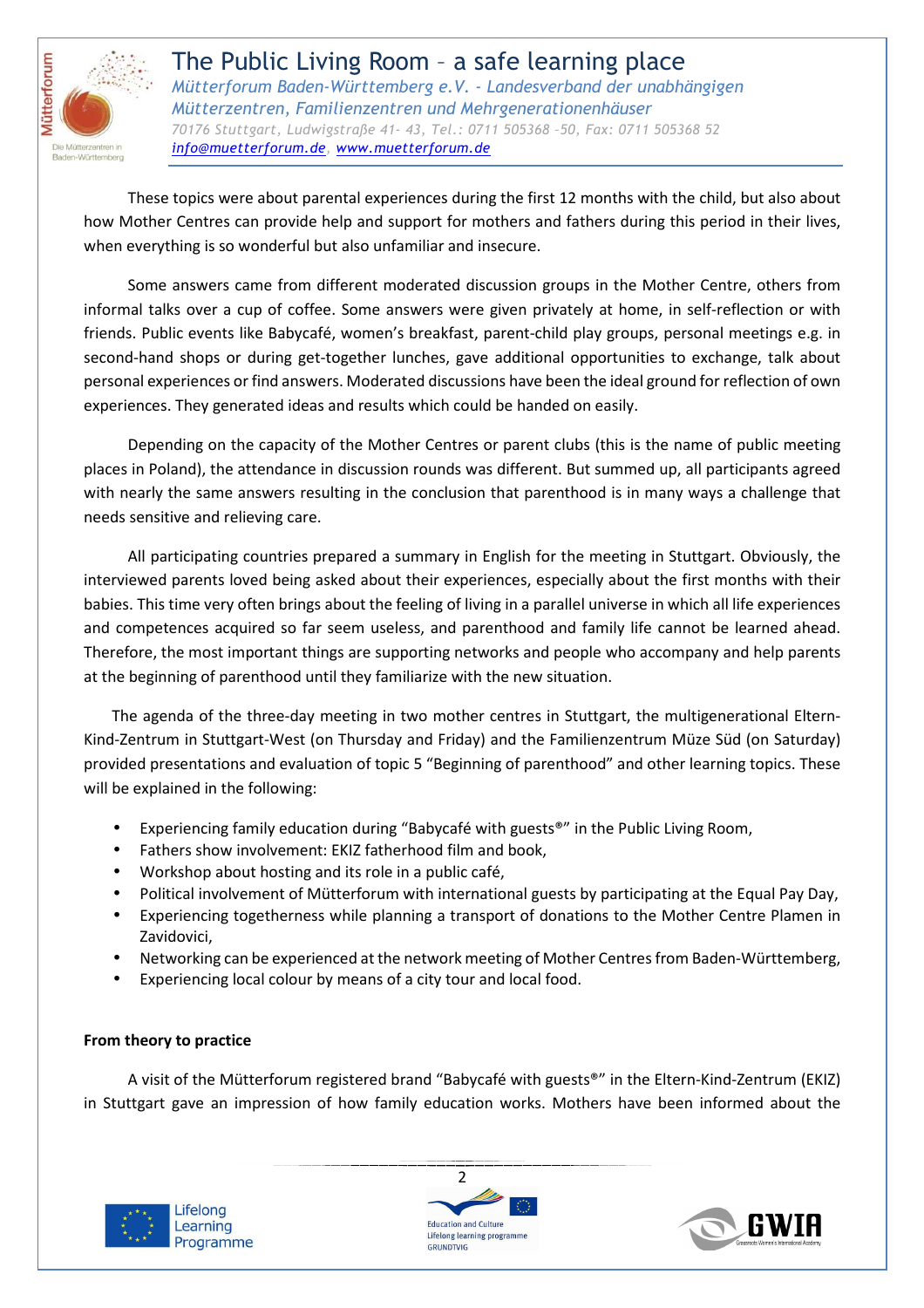

European guests. They started with a motto given by the Babycafé team leader, namely spring. Everyone talked about his feelings related to spring and what they planned for themselves and their children.

We asked questions like "What are you looking for when coming to EKIZ?", "What do you think is important for your child?", "What information could you pass on to other mothers?", "Can you imagine joining in?", but also "Do you miss anything in EKIZ?". These questions started a vivid and very personal discussion involving all mothers.

Guests were able to see how the Babycafé works: mothers benefit from mutual exchange in a closed atmosphere with openness, giving self-affirmation to motherhood by asking them instead of instructing them, and without implying that motherhood is a deficit. Mothers are asked what they need and they support each other in their new role as mothers. The program is reliable, the participation is voluntarily. No mother has to register and participate regularly, but most of them do, because they enjoy it and see the benefits.

Some learning partners do not have these very useful, however informal and needed ways of family education for young mothers in their countries. Being able to experience the Babycafé on their own made them realize what a valuable source of knowledge, support and exchange it is.

### **Background of "Babycafé with guests**®**"**

"Babycafé with guests®" evolved in 2009 in line with Mütterforum's parental education of Baden-Württemberg. The main goal of Babycafés was and is the exchange between mothers/fathers, by supporting peer learning in a helpful, welcoming atmosphere of open meetings in contrast to other parental educational programs that also have cognitive contents.

 Babycafés are recognized in Baden-Württemberg as a low-threshold service and supported as a part of the community program "STÄRKE" (=strength), since "STÄRKE" finances the open meetings since June 2014. Mother Centres and Mütterforum are very proud that they finally managed to get funding after having tried to gain acceptance for open meeting places. "Babycafé with guests®" is a registered trademark of Mütterforum. It is based on a new conception developed for Mother Centres including public quality standards: professional leadership.

#### **Quality through qualification**

Knowing about early infant development and bonding, trained experts and mothers themselves from Mütterforum Baden-Württemberg train hosts to become Babycafé leaders. 23 Mother Centres in Baden-Württemberg are qualified by now to host "Babycafés with guests®".

Qualified hosts offer "Babycafé with guests®" from the beginning of parenthood up to 12 months. About two times a week for 1,5 hours' time they provide the opportunity to have functional supported discussions getting useful information about family education and family togetherness. Tips to manage everyday life are given from mother to mother, together with useful information about support and ongoing helpful offers at the Mother Centre or elsewhere.





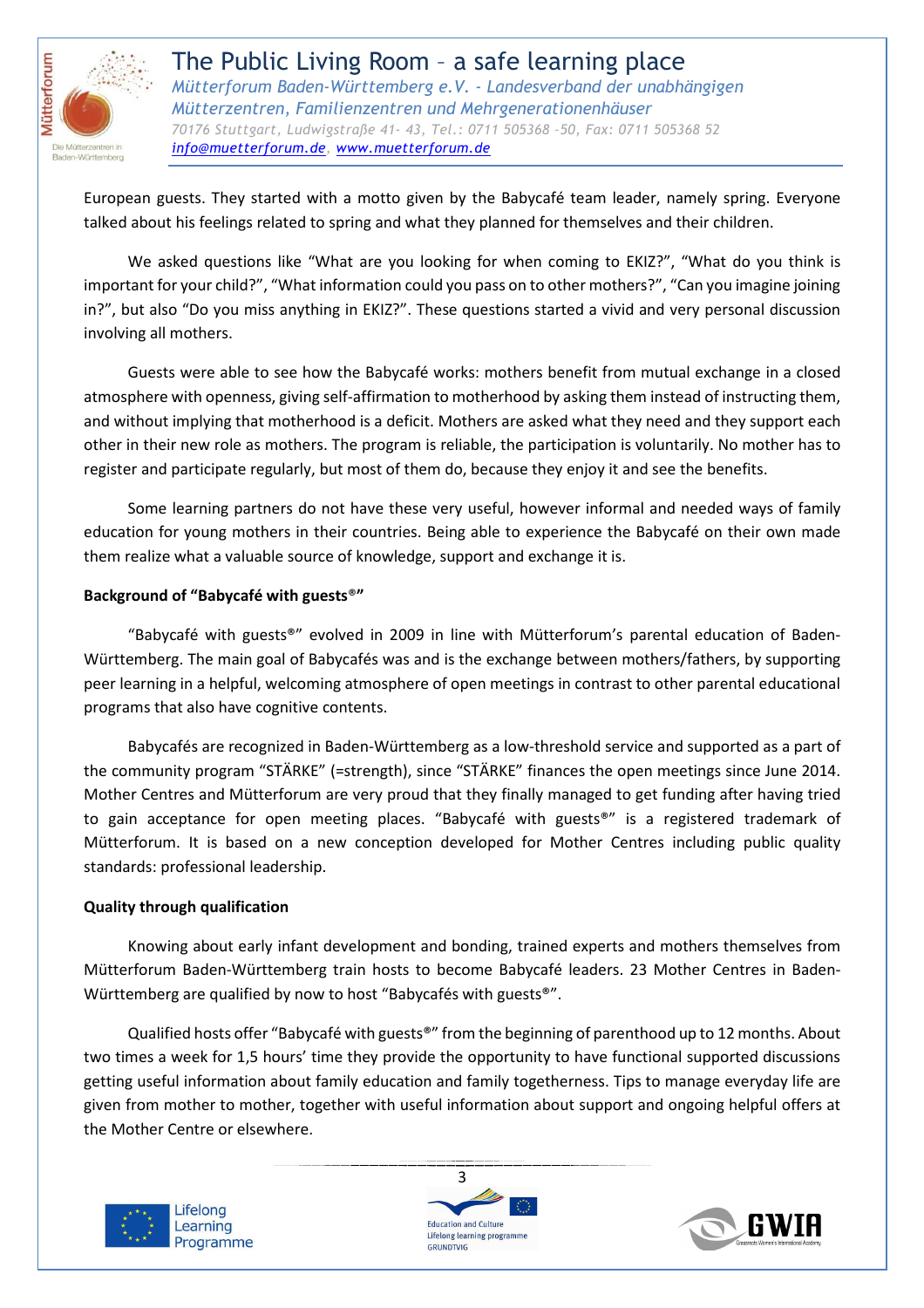

Guests can either be experts invited on mothers' wishes to give a lecture on special topics, or everyday life experts of all generations reporting about experiences they had themselves when raising their children. "Babycafés with guests®" reach numerous mothers from various nations who get here exactly what they need: a reliable opportunity for (knowledge) exchange, time for themselves and their babies in an open but nevertheless safe place fitting in their individual family rhythm. Thus the mothers remain flexible in using this open meeting place. In addition to German Babycafés, there are also Turkish spoken cafés, led by Turkish women. They take into account cultural differences and individual preferences of Turkish mothers regarding sharing and privacy.

## More educational content about the meeting from March 20<sup>th</sup> -22<sup>nd</sup> 2014

### **Workshop "Gastgeberin im Offenen Treff"** (Host in a public living room)

This workshop created a deeper understanding for methodical networking. Different criteria about openness have been worked on and hosts where given main skills.

The first exercise worked on the following topics:

- 1. What motivates us to travel during the Grundtvig meetings?
- 2. What do you expect/what is the benefit for yourself and for your centre?
- 3. What role do you play in your centre or in the international network?
- 4. And what connects us?

We worked on these questions with the following method: Every woman was allowed to throw a ball of wool three times to another woman. We created a net visualising the network we are in. Everyone took part as much and as actively as she could: regional, national, and international. "I could physically feel what a network means," said one of the participants.

The second exercise was about openness, what it means and whether we all understand it the same way. The answers of the participants were written down on a flipchart. The next question discussed was about how openness in Mother Centres arises and what one does to express it. These answers again were written on a second flipchart and confronted with the first note board. The conclusion was that openness in Mother Centres depends on the hosting person and how that person practises being open. This is a learnable skill and Mütterforum offers qualifying trainings on this topic. (See photos of the flipcharts).

The third exercise began with studying different portraits (newspapers clippings) and answering questions in groups on the following items:

- Why do people visit us, what do they like to find? (Sensibility was tested here)
- What skills could the guests have and what could they contribute to the centre (Knowledge of human nature was tested here)
- How would you encourage the guests to participate? (Testing how good participants could motivate guests)





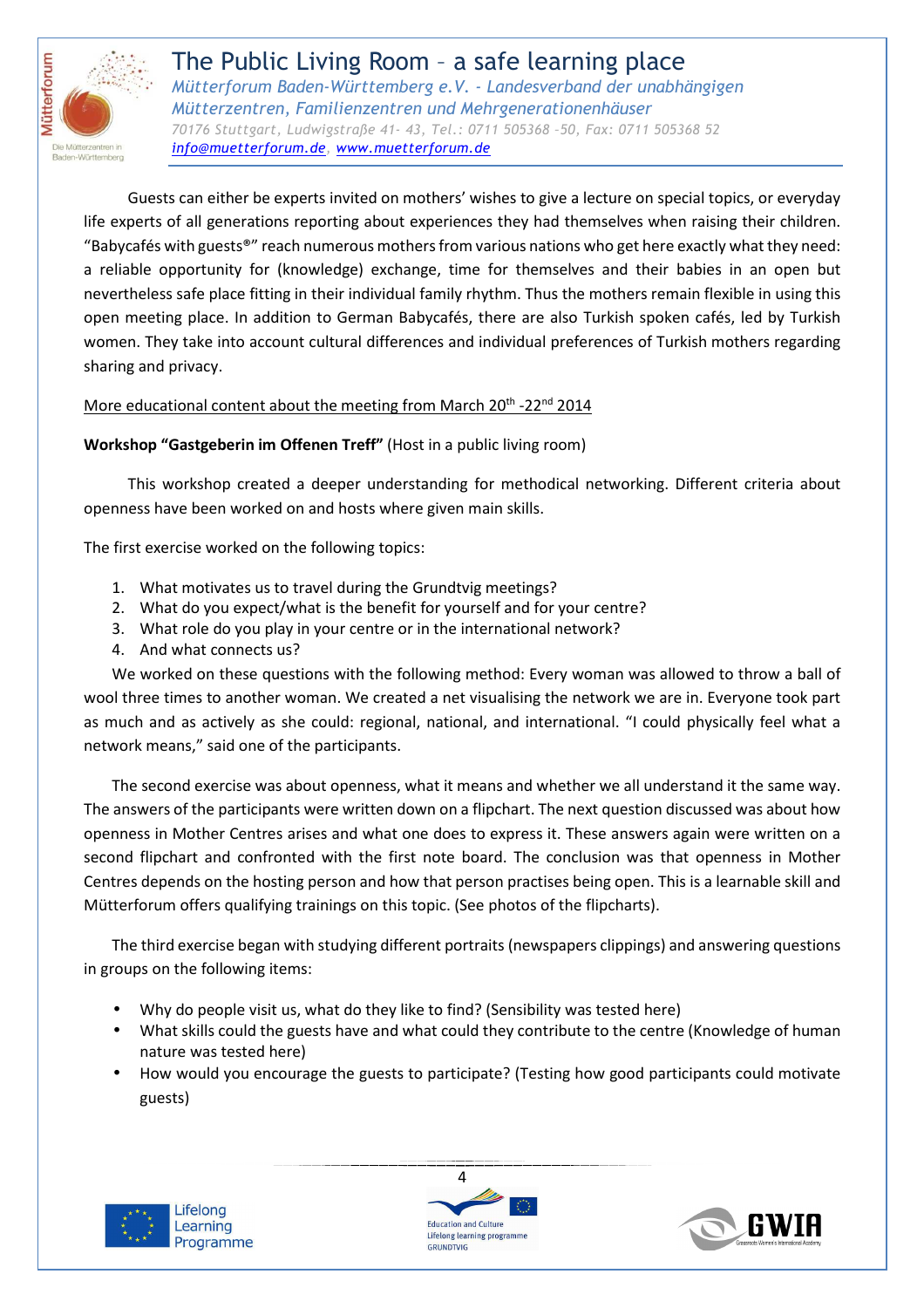

The exercises evaluated that Mother Centres and parents clubs have to keep in mind to reflect on their offers and their approach in reaching people, no matter whether centres are very popular and highly frequented or not. Being open, sensible, enthusiastic and able to manage conflicts are competences needed by women and men being part of the family education self-help group, to convert open meetings into places with relationship, identification, responsibility and dedication. Hosts have to be educated accordingly as core figures for successful contacts, exchange, growing and merging.

# **Film and book about fathers: EKiZ Väterfilm (Fathers' movie) and Väterbuch (Fathers' Book)**

A few years ago young fathers in EKiZ were given the opportunity to present themselves by making a short film, called "Daddy Rocks". This was a first step to listen to and catch sight of fathers' feelings. The film is available at: www.eltern-kind-zentrum.de > Wir sind > Filme übers EKIZ.

The corresponding book "Väter - Pioniere unserer Zeit" (Fathers – Pioneers of our time) published in February 2014 was another step ahead. EKiZ wanted to know what fathers are like and interviewed 15 daddies and shot photos. The answers of the Stuttgart's fathers resulted in a baseline study about modern fathers in the context of family, profession and volunteering. Single portraits, statistics and an exemplary suggestion of how to combine family and profession elaborated the wishes and realities for fathers.

EKiZ found out what fathers want and what they miss, which kind of participation they like and what they could supply in matters of time. Now fathers can be involved in a more directive way, being a part of cooperation and being together. The book reveals competences and impact of fathers as well as defines fatherhood in a prevailing common way. The film, the book and the fact that we had a father in our Grundtvig discussion group revealed that fathers indeed feel comfortable about going to Mother Centres and starting their own initiatives.

**Equal Pay Day (Smart Mob) in Stuttgart City:** Having fun and being solidly united while engaging for equal payment of women and men.

Action background: In Germany women earn about 22% less than men, in Baden-Württemberg even 28%. Equal Pay Day emphasizes the fact of different payment of wages between men and women. It takes place at the date, when women reach the same payment as their male colleagues achieved by the end of the prior year. International women taking part in the Grundtvig mobility as well as the Stuttgart organizers actively participated at the smart mob by wearing red accessories (shoes, handbags, scarfs, hats, etc.) (See also photos from Stuttgart).





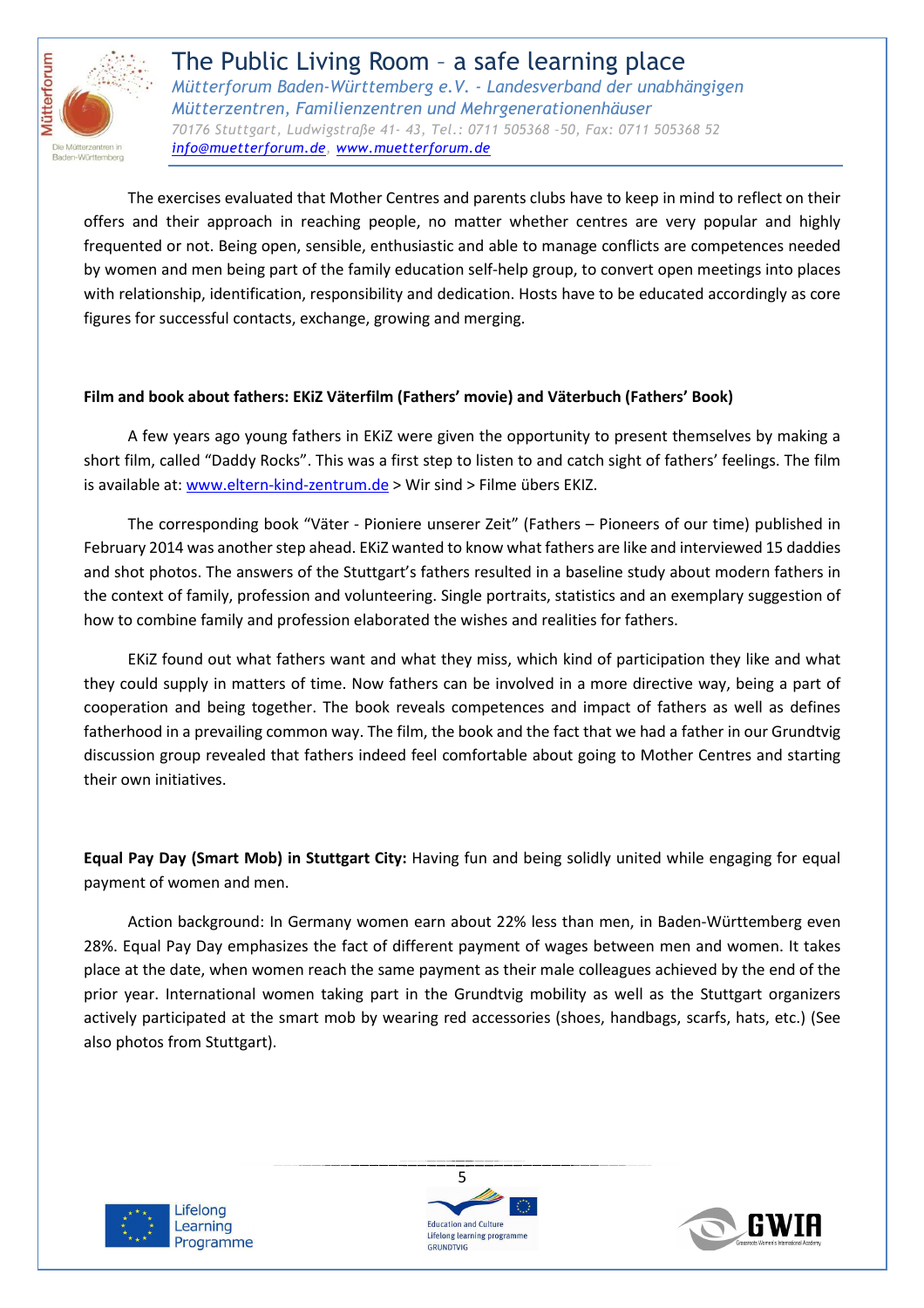

**Packing up transport goods on the occasion of a fundraising campaign supporting the Plamen Mother Centre in Bosnia:** experiencing solidarity and social ethics / public spirit.

Background of the transportation of fundraised goods: Demonstrations of civilian population wanting to defend the country against corruption and political despotism led to riots in Bosnia. On the one hand, it was important to start reforms and do something against the essential misery families where in, on the other hand terrified people that lost their sense of physical safety. Many of them still remember the Balkan wars and their traumatic experiences. In that case, more solidary cooperation was needed!

This was the reason behind the fundraising action led by the Mütterforum Baden-Württemberg at the beginning of 2014. We wanted to support the Plamen Mother Centre in Zavidovici with fundraised goods and money. Senada Dzankic, the person in charge of the Plamen centre was carefully listened by many women on the occasion of the Mütterforum's Jubilee on October 25<sup>th</sup>, 2013. In her speech, she reported emphatically and thankfully about the chances of survival that could be given to many families in her centre and that everybody's help to preserve it will be welcome. During the fundraising action, the Mütterforum collected nearly 2,000 € for the transportation of a whole truck filled with goods for both children and adults.

### **Annual meeting of Mütterforum member centres on the 22nd of March 2013 in MüZe Süd, Stuttgart**

### Tangible networking, national and international

A workshop conducted on the principles of leadership support led to the question "How do our international partnerships effect our work". During the English/German dialogues in the afternoon, Andrea Laux, leading member of "mine e.V." and Helga Hinse, member of Mütterforum's managing board reported on network chances in connection with the Grundtvig educational partnership. Using this method, the European Union enables the exchange as well as the on-site work between social and public-based organisations.

The Grundtvig program, due to its lean structure, offers easy and ideal application modalities to join into the peer level and to be able to develop common networking. Applying for and reporting to the system are not such a great barrier as with other EU applications. The Nest Foundation based in the Netherlands acts as the applicant body. Mother Centres come together, work together and exchange also under the roof of "mine e.V." as an association with active leaders of countries, as well as international everyday life experts. Nowadays, "mine e.V." represents more than 1,000 Mother Centres located in 24 countries worldwide as an umbrella organisation.

During exchange meetings, depending on the local general frameworks (political, infrastructural and cultural) differences were evaluated. But first and foremost, commonalities are uncovered because the protagonists of the Grundtvig learning partnership are (mainly) motivated and dedicated mothers working together to create good conditions for neighbourhood families.





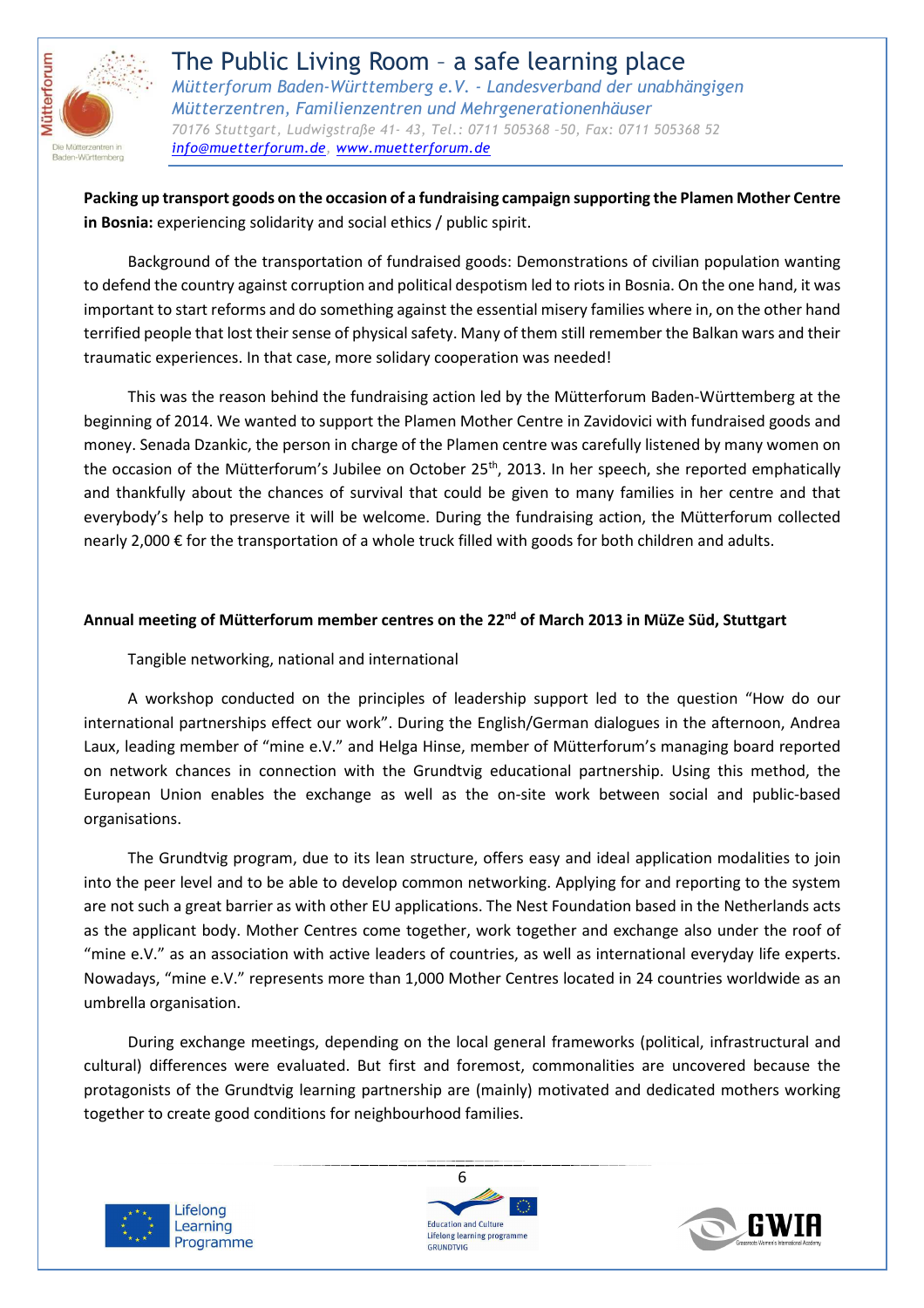

This again demonstrates that knowledge transfer on general conditions and offers in different countries not only contributes to profiting from everyday life ideas, but also helps to create mutual understanding between nations within Europe.

#### **Results:**

1. good starting conditions for mothers are:

Being accompanied from the beginning of pregnancy. As far as this is concerned, midwives play a tremendous role because they create a trustful relationship with mothers before and after the childbirth. Midwives cover a key role regarding the first sensitive perception in individual situations of mothers. Their professional and emotional involvement relieves mothers' pressures, which may result due to their changed life situation after childbirth (see also no. 2 below). A close contact and communication between Mother Centres and midwives is wise and reasonable, considering the fact that both parts have the best interest at heart and can offer the best piece of advice both for the mother and the child.

Mothers and fathers being in the same life situation have the opportunity to meet and talk about their everyday life experiences without being judged (e.g. like in open meetings of Mother Centres).

The more time mothers and fathers have to cope with the challenges together as partners, the more time they will have for required changes and for each other.

Creating a better general framework (regarding being in contact with Mother Centres and/or other institutions as well as with midwives, doctors, family, relatives, friends, etc.).

2. Agreement about the importance of midwives

A common resolution to strengthen the profession of midwives on the background of Germany's new insurance conditions highly endangers the profession of midwives. We decided to collect signatures within the international network to preserve the profession of midwives. In addition, we want to find out and list the local working conditions of midwives in every country of the network in order to adopt a resolution in this regard.

3. Differences in the validation of motherhood

Turkish mothers get 40 days of maternity leave after childbirth. Withdrawal from everyday life is culturally accepted and supported by the family. In Poland, mothers will be glad not to be confronted with ruling stereotypes. Polish mothers do not really have a chance: if they choose to live a life of combining profession with having a child, they will be seen as uncaring mothers. If they choose to stay at home with their child, they are considered to be professionally unmotivated and lazy. On the other hand "Matka polska", i.e. the Polish super-mother, became an obsolete model, thus helping Polish mothers to feel better. Young mothers in Poland range within this area of conflict. Mother Centres (so called Parents Clubs) contribute by taking stress away with offers of family activities and the possibility





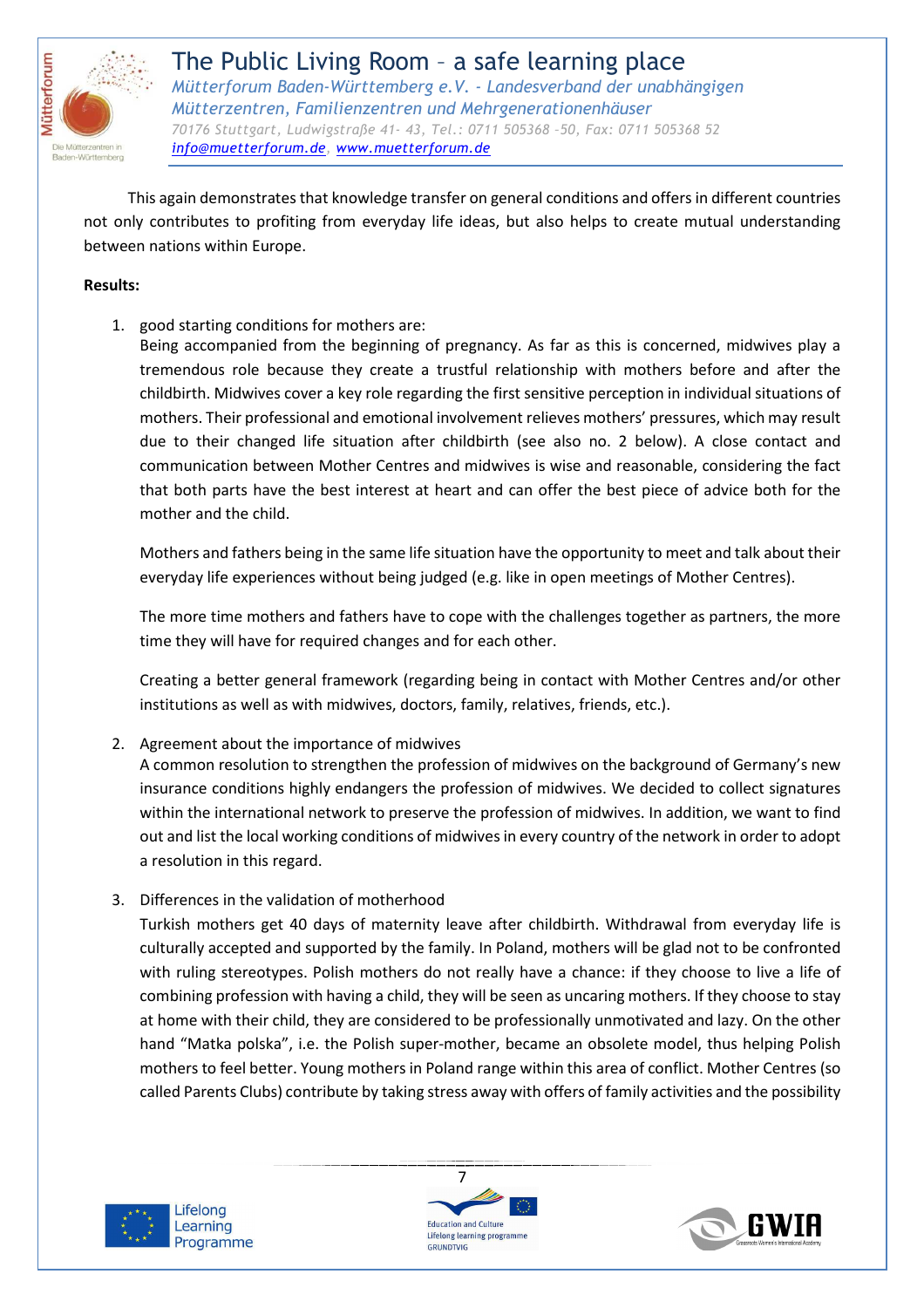

to communicate. Polish Mother Centres do not have a lobby until now. Being not really connected may contribute to the problem.

- 4. Discussion about family education in open meetings on the example of the Babycafé and its development on the background of financial promotion criteria in Baden-Württemberg.
- 5. Changing generations on the example of the Austrian participant Traudl Heylik. Twenty years ago, she started up a Mother Centre in Mödling near Vienna and is preparing her replacement by introducing Susanne Pichler as the new leader. She dedicated 3 years of time to passing on her enthusiasm.
- 6. Being a guest in the Multigenerational house Eltern-Kind-Zentrum Stuttgart-West Experience the meaning of creating and developing a Mother Center in the context of social development. Feel and see what it means to be a host.

### **The bottom line with original quotes on the following:**

#### **Knowledge transfer:**

- $\triangleright$  , We are aware that we cannot copy everything, but due to different basic conditions we know that we have to pass it along to our partners and local politicians"
- $\triangleright$  ... You (in Baden-Württemberg) are inspiring us."
- $\triangleright$  ... It was great sharing one's knowledge and getting so much back via mutual personal contacts"
- $\triangleright$  , I have been looking for new inspirations and I can say that I will take good ideas back home from our exchange meeting in Baden-Württemberg."
- $\triangleright$  "My visit to the Mother Center EKIZ, Mehrgenerationenhaus Stuttgart-West and MüZe Süd opened my mind towards the common spirit of being a host in the open café. The workshop contributed to a better understanding of the deeper meaning of being a host."

### **Self-confidence/self-esteem:**

- $\triangleright$  "Now we know how important we are and that we are more than just a coffee party."
- $\triangleright$  , Again I realized that there is nearly no other safer place than a mother center emotionally and being a learner."

### **Public spirit:**

 $\triangleright$  "Everywhere we have the same problems rising our children in our families. There are no specific problems. That unites us."





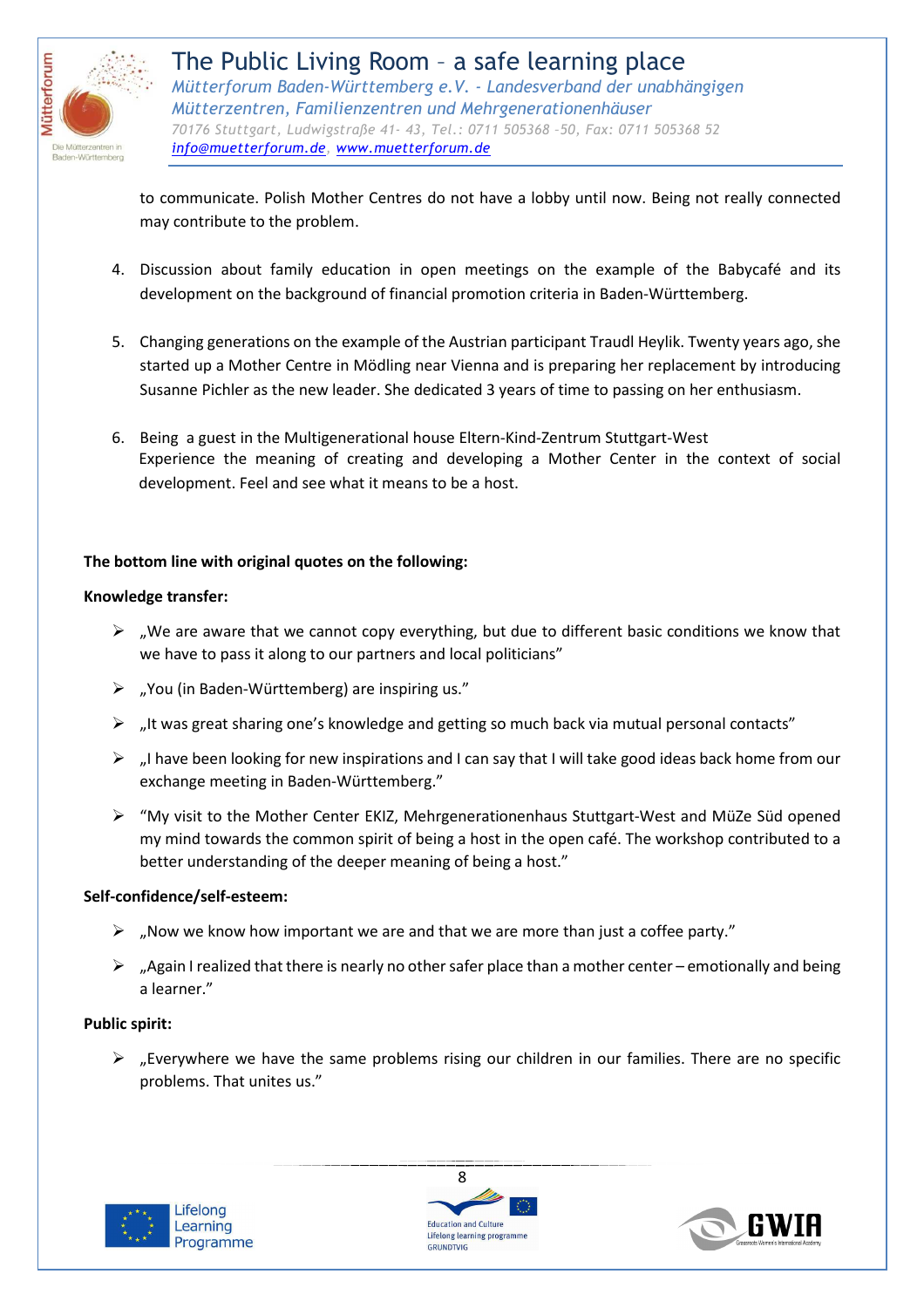

 $\triangleright$  , I am totally moved by the common spirit. I want to do everything in my power to pass my Grundtvig experiences onto women in my Mother Center in Biberach."

#### **Lobby:**

- $\triangleright$  , Grundtvig showed to me that feeling comfortable is no criteria for an exclusion of high quality results. While discussing the "start into parenthood", we came to the conclusion that work done by midwives is very important. Now we will look at it from different points of view and systems. Then, we will elaborate a common resolution. Grundtvig enables us to do that."
- $\triangleright$  "It is good that a common resolution is planned to preserve the profession of midwives. Without midwives, parenthood will not succeed."

#### **Lifelong learning:**

- $\triangleright$  , I drew the conclusion that if you found out the problem, you will have the chance to solve it and something new will arise. I will take that home."
- $\triangleright$  , I have made so many experiences in international networks so far and I still go on learning."
- $\triangleright$  , Other people retire. But I will go on with the Grundtvig principle and always be keen on learning my whole life, because I think it is important. During the last 6 years I've been involved in Grundtvig, I met so many people and went to Mother Centers always experiencing friendliness. That really moves me."
- $\triangleright$  "Keeping the fire going, confidence, changing positions."
- $\triangleright$  Traudl Heylik, Austria: "Now I'm sure that I found a good follower. I wasn't sure if she could also warm up with Grundtvig, but she does."
- $\triangleright$  "From Traudl we can learn how to alternate generations."
- $\triangleright$  , We are always mothers and will always be mothers, no matter how old we or our children are. We will always care about and look after them. That became clear to me again today. Now I'm proud to return to the Mother Center as a grandma."
- $\triangleright$  , I do not want to give up visiting my Mother Center only because I'm getting older. Therefore we need to offer a program combining all generations. We can learn about that a lot from Grundtvig."

#### **Networking:**

- $\triangleright$  , We always have to work a lot at our Centers, but we like to join in Grundtvig, because we all have the same focus, will grow and get more importance. It's not easy to explain to people without children what moves us. But it is possible by having a good network behind it. That was what we were able to experience in Stuttgart."
- $\triangleright$  "Integrating the Grundtvig meeting into the annual general meeting was a good idea. Guests could experience how networking is being practiced."